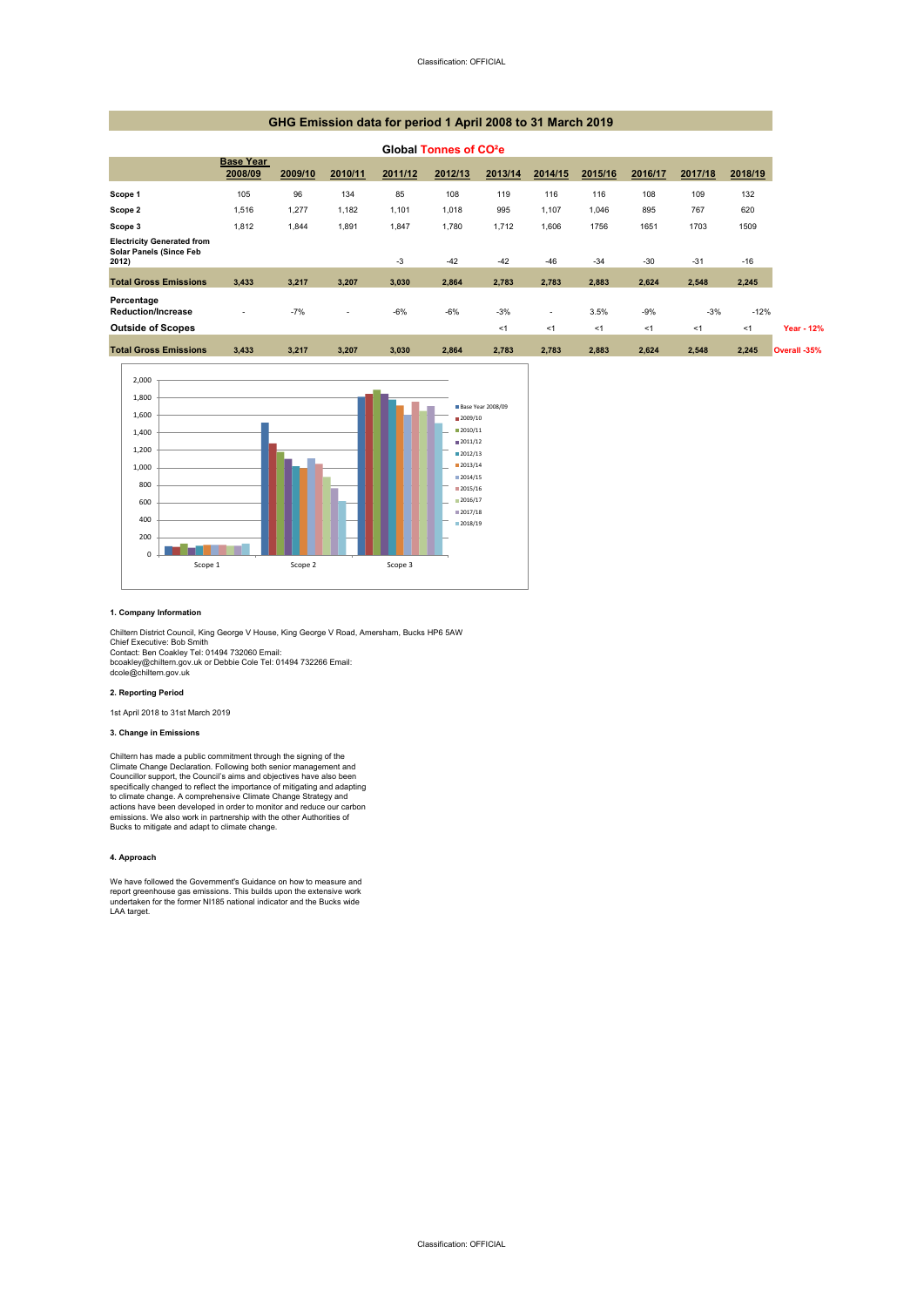#### Classification: OFFICIAL

Classification: OFFICIAL

## **5. Organisational**

**Boundary**

#### **6. Operational Scopes**

#### **7. Geographic Breakdown**

#### **8. Base Year**

**9. Targets**

**10. External Assurance Statement**

### **11. Electricity Generation Note**

\* Chiltern generates electricity at the Council Offices, Chesham Leisure Centre and Amersham Multi-Storey Car Park. **57,120** kWh of electricity generated by solar panels at these sites for this period and this equates to a reduction in emissions of 16,169 **kg** of CO2e or 16 **Tonnes** of CO2e

Our Base Year is 2008 which we set using a fixed base year approach

| All operations are in the UK: Council Offices in Amersham | Bucks        |
|-----------------------------------------------------------|--------------|
| Leisure Centres in                                        | <b>Bucks</b> |
| Amenities Depot in                                        | <b>Bucks</b> |
|                                                           | <b>Bucks</b> |

In addition to the significant reductions already achieved since 2008;

For Scope 1 we are aiming for a 4% reduction over the next three years with a view to being carbon neutral by 2050

For Scope 2 we are aiming for 4% reduction over the next three years with a view to being carbon neutral by 2050

This report is subject to internal audit and review.

We are a Local Authority and have generally used 'the financial

We have measured our scope 1, 2 and significant scope 3 emissions